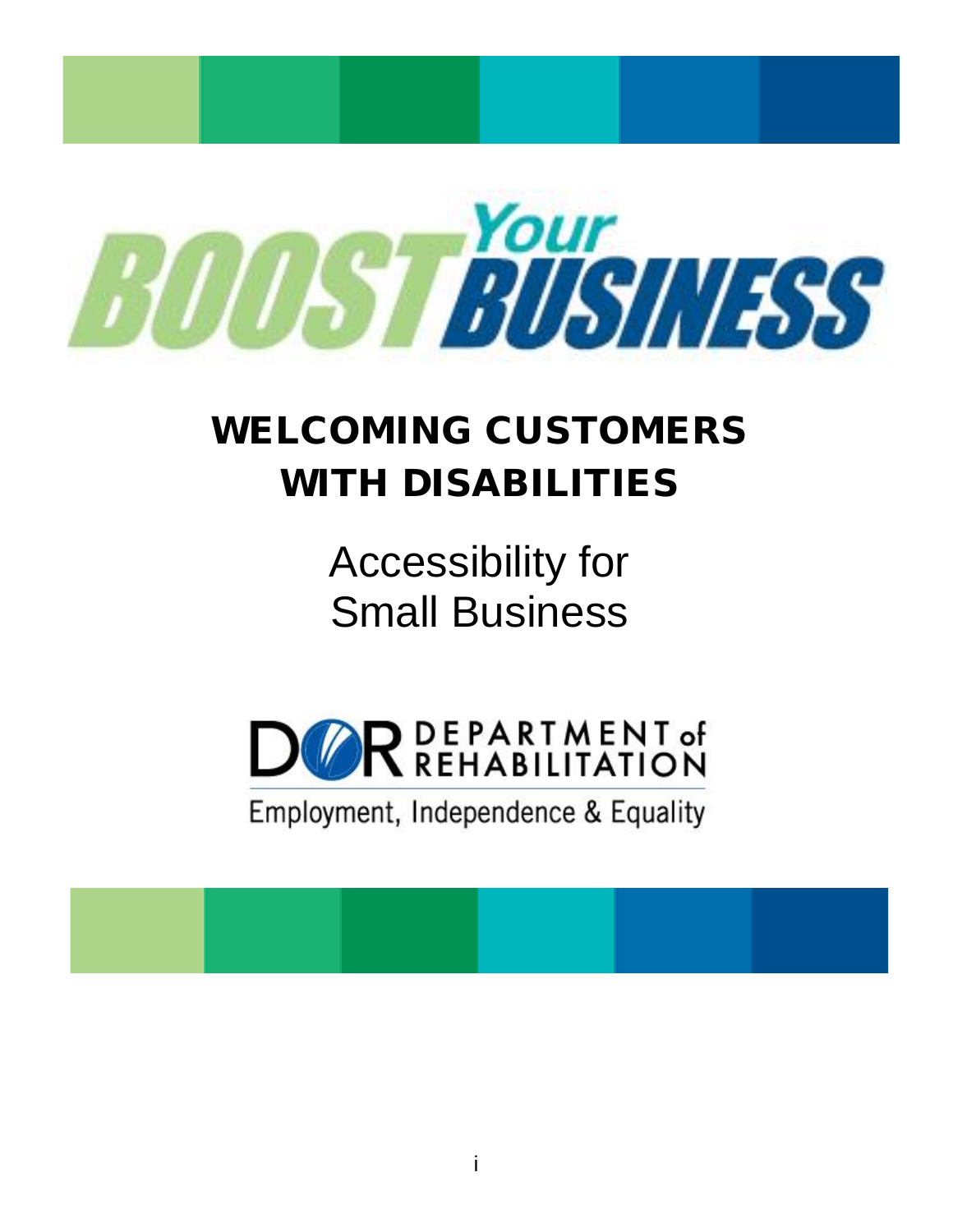## ACKNOWLEDGEMENTS

The Boost Your Business team wishes to express our deep appreciation for the invaluable contributions from the state, county, city employees, and state officials who worked with us on this project.

We also wish to thank the many private consultants and advisors offering insight and technical expertise.

All of your contributions helped make this season of Boost Your Business a huge success.

> **FUNDED** in part by: American Recovery and Reinvestment Act of 2009 U.S. Department of Education

> > Program funding administered by the [California Department of Rehabilitation](http://www.dor.ca.gov/)

> > > Produced by:

California Department of Rehabilitation **[Disability Access Services](http://www.dor.ca.gov/home/disabilityaccessservices) (DAS)** 

Website: https://www.dor.ca.gov/home/disabilityaccessservices Voice: (916) 558-5755 TTY:(844) 729-2800 [DAS Email:](mailto:DASinfo@dor.ca.gov) DASinfo@dor.ca.gov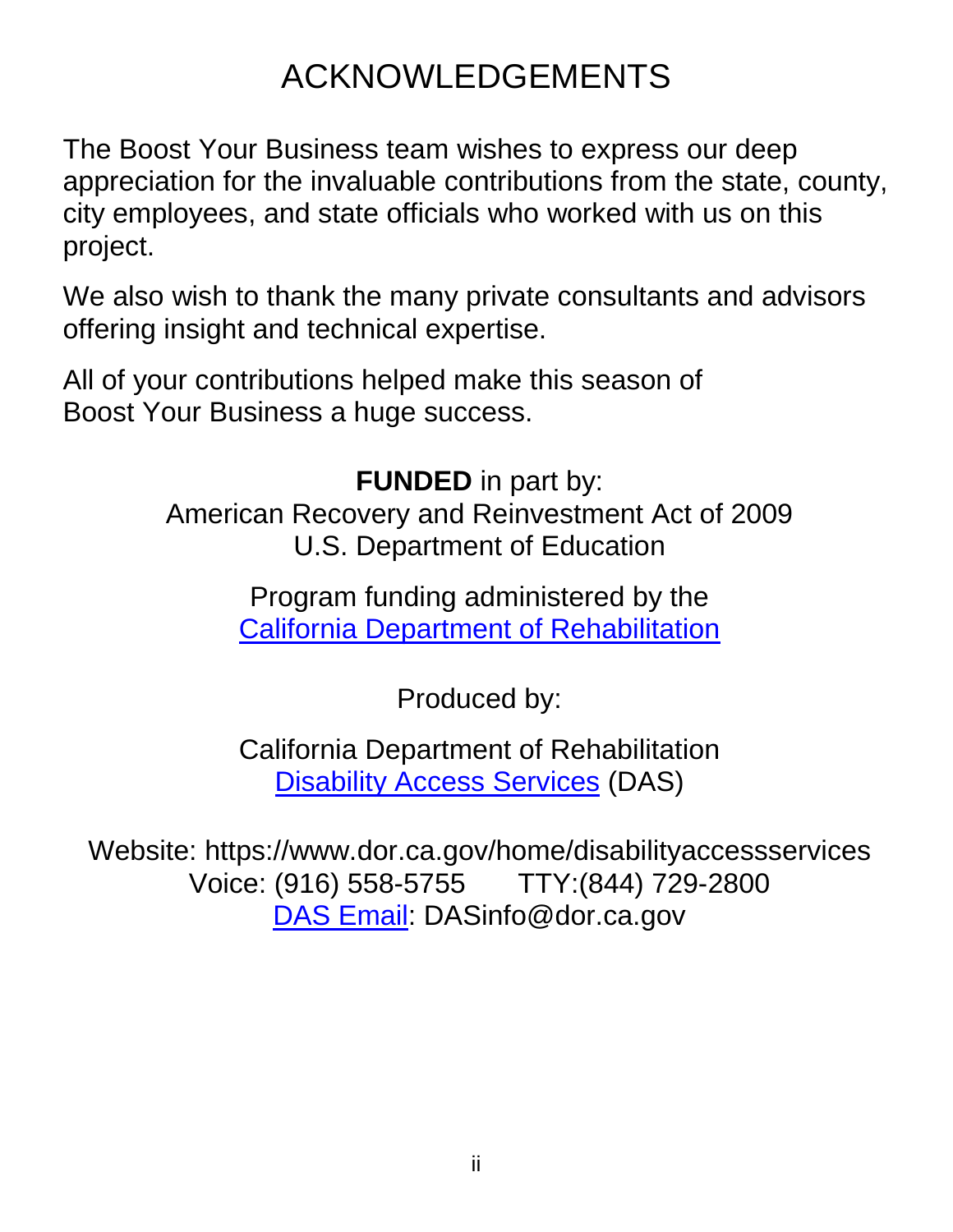

Welcoming Customers With Disabilities

Accessibility for Small Business

# INTRODUCTION

As a group, people with disabilities have a large amount of discretionary income. It cannot be spent on your goods, products, or services if a customer with a disability is unable to enter, shop, or participate when you are open for business.

This manual and the accompanying DVD are designed to assist business owners in making business establishments accessible to customers with disabilities.

Compliance with minimum accessibility requirements is the key to ensuring that your place of business is accessible to all your customers. Check with your local building department, a design professional, Certified Access Specialist, or Disability Access Services if you need technical assistance on accessibility requirements.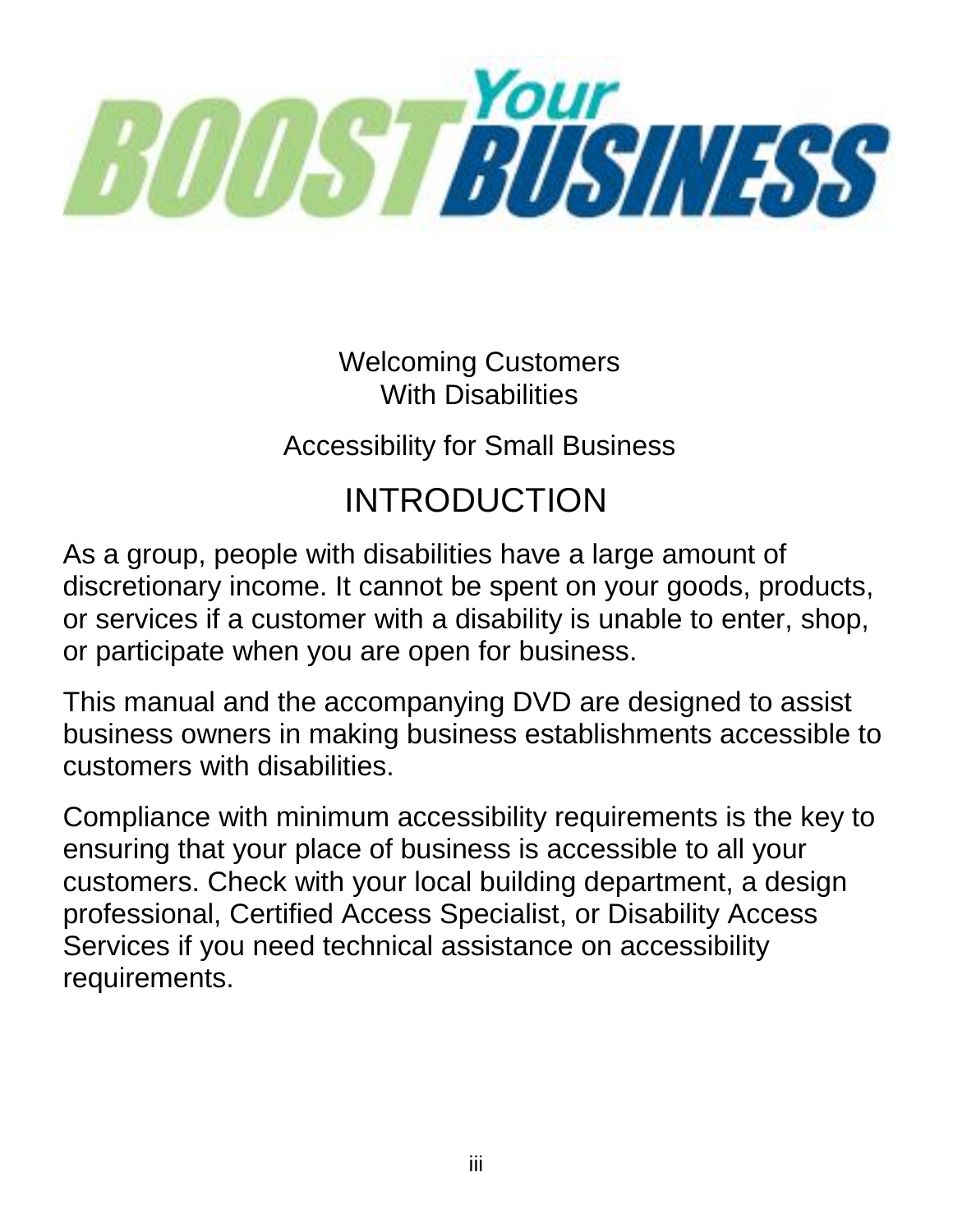

#### **Table of Contents**

<span id="page-3-0"></span>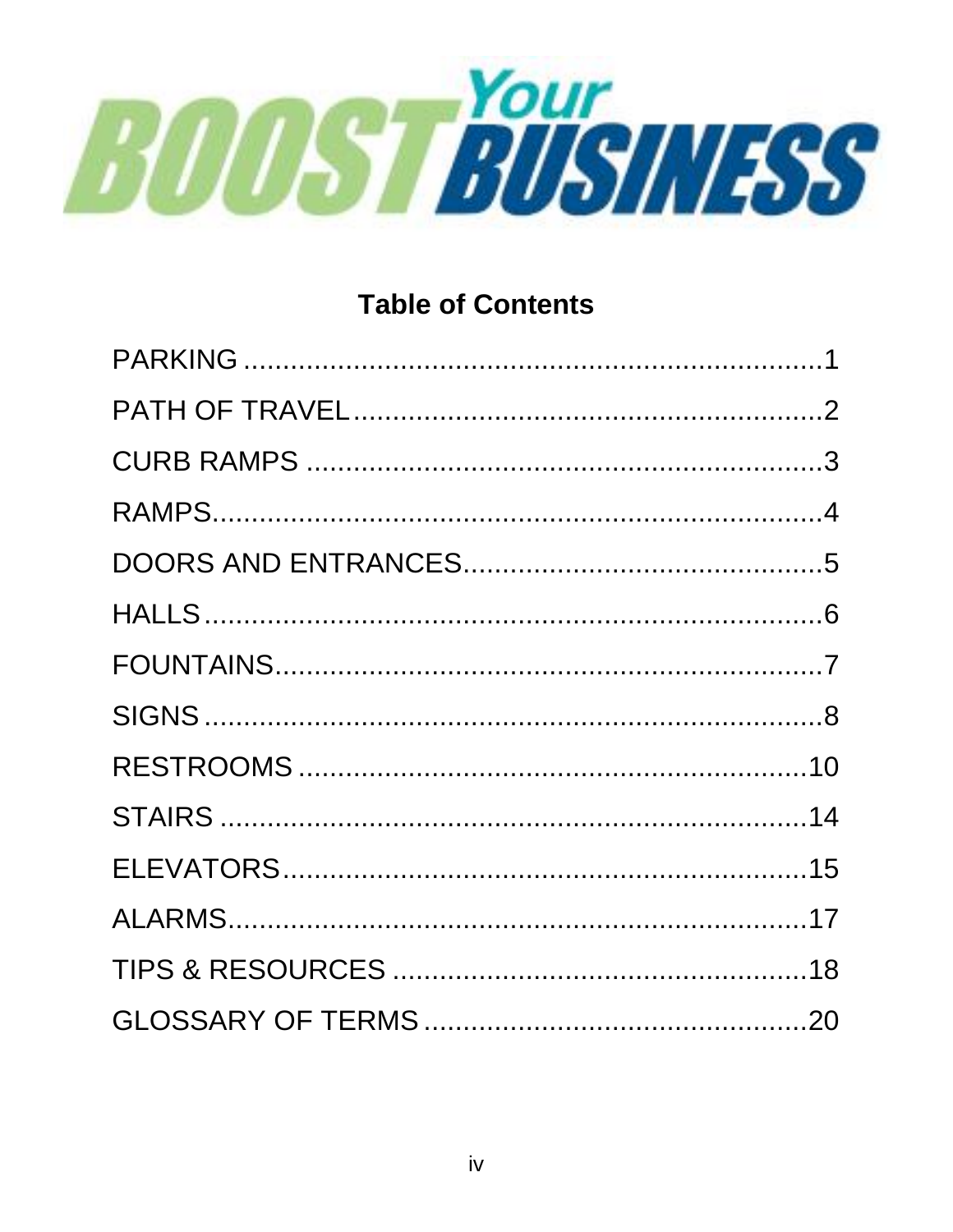### PARKING

When customers arrive at your place of business, having accessible parking is essential. To assist you in determining how many accessible parking places are required, use the table below:

Auto and Van Parking Space Requirements

| Total      | Accessible              |
|------------|-------------------------|
| $01 - 25$  | 1 van space             |
| $26 - 50$  | 1 auto + 1 van space    |
| $51 - 75$  | $2$ auto $+1$ van space |
| $76 - 100$ | $3$ auto $+1$ van space |

For lots over 100 spaces, refer to the Division of State Architect's Access Compliance Reference Manual.

The minimum size required for accessible parking spaces is 9 feet wide. The minimum size for access aisles are 5 feet wide for auto accessible and 8 feet wide for van accessible. All are required to be at least 18 feet deep.

<span id="page-4-0"></span>

#### **Accessible Parking**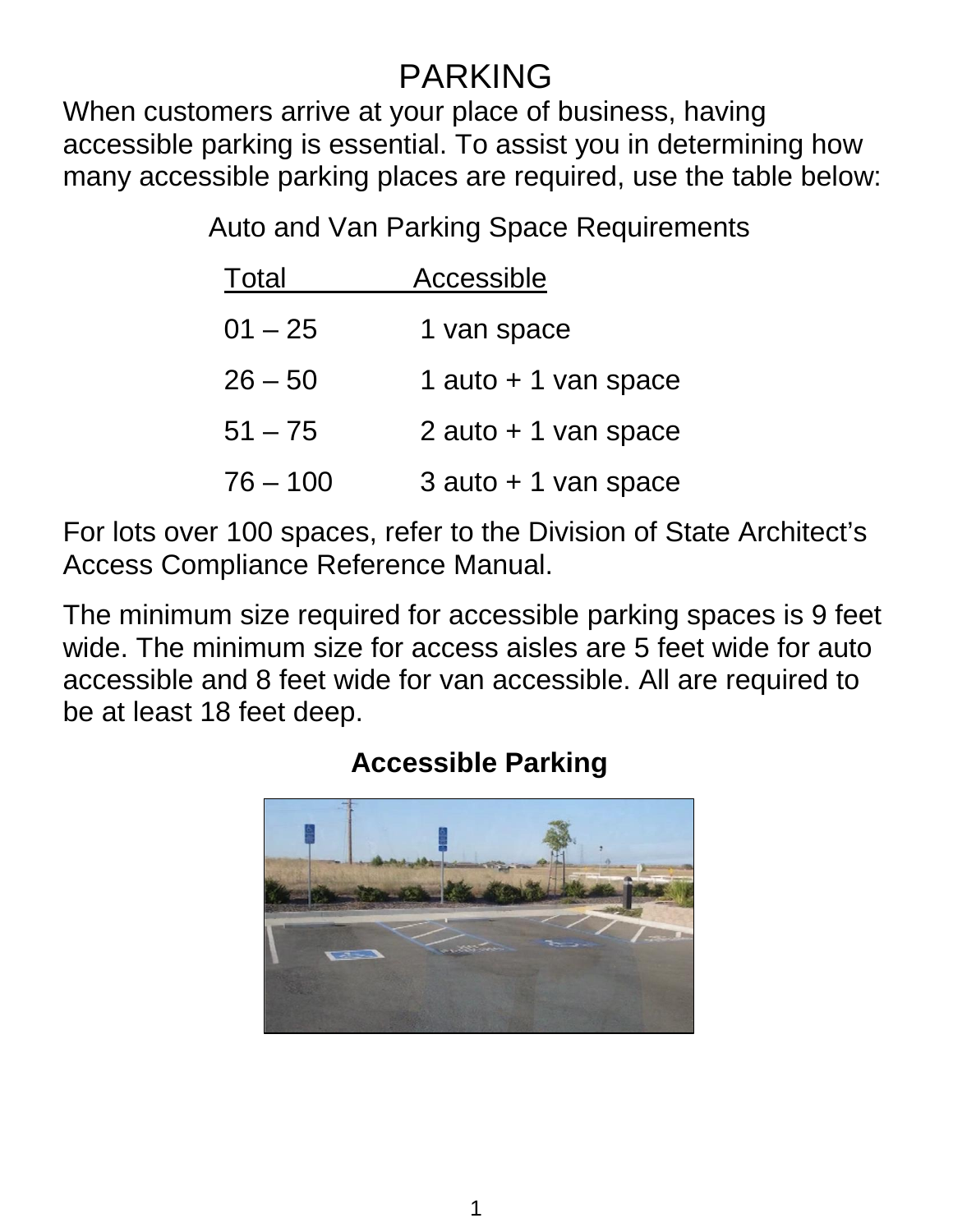# PATH OF TRAVEL

The exterior path of travel to your business should provide an accessible path along the normal route that everyone uses. It should be the closest and most practical route from accessible parking.

Accessible parking spaces should not be located in a place that forces your customer to walk or wheel behind someone else's car to get to your business entrance.

The path of travel must be 48 inches wide, level, stable, firm, and slip-resistant. The cross-slope must be two percent or less.



#### **Cross Slope**

### **Path of Travel Sign**

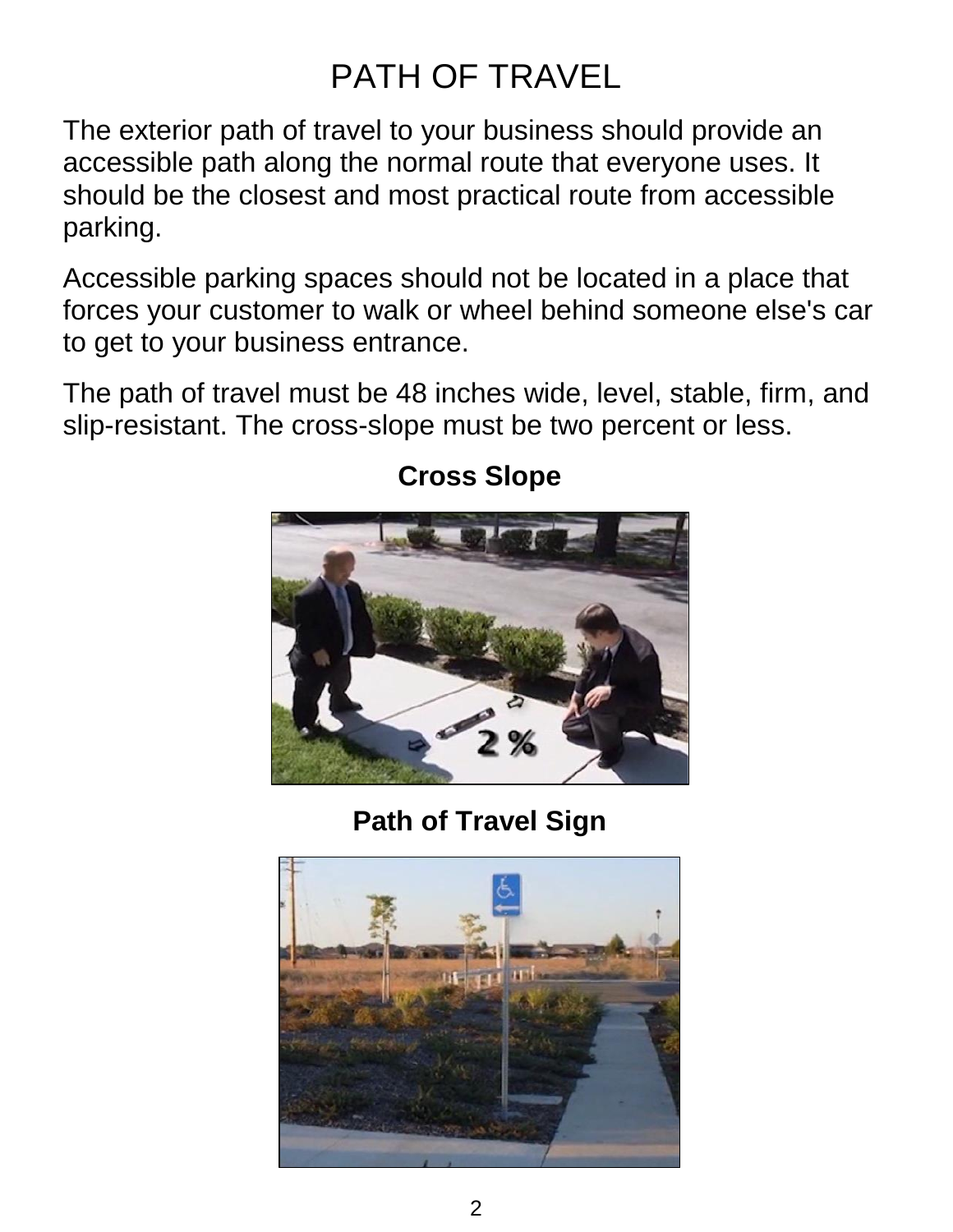### CURB RAMPS

<span id="page-6-0"></span>A curb-ramp is a slope that crosses over a curb. Curb-ramps help potential customers cross over curbs at accessible parking or at sidewalks leading to your business.

Curb-ramp areas to assess include:



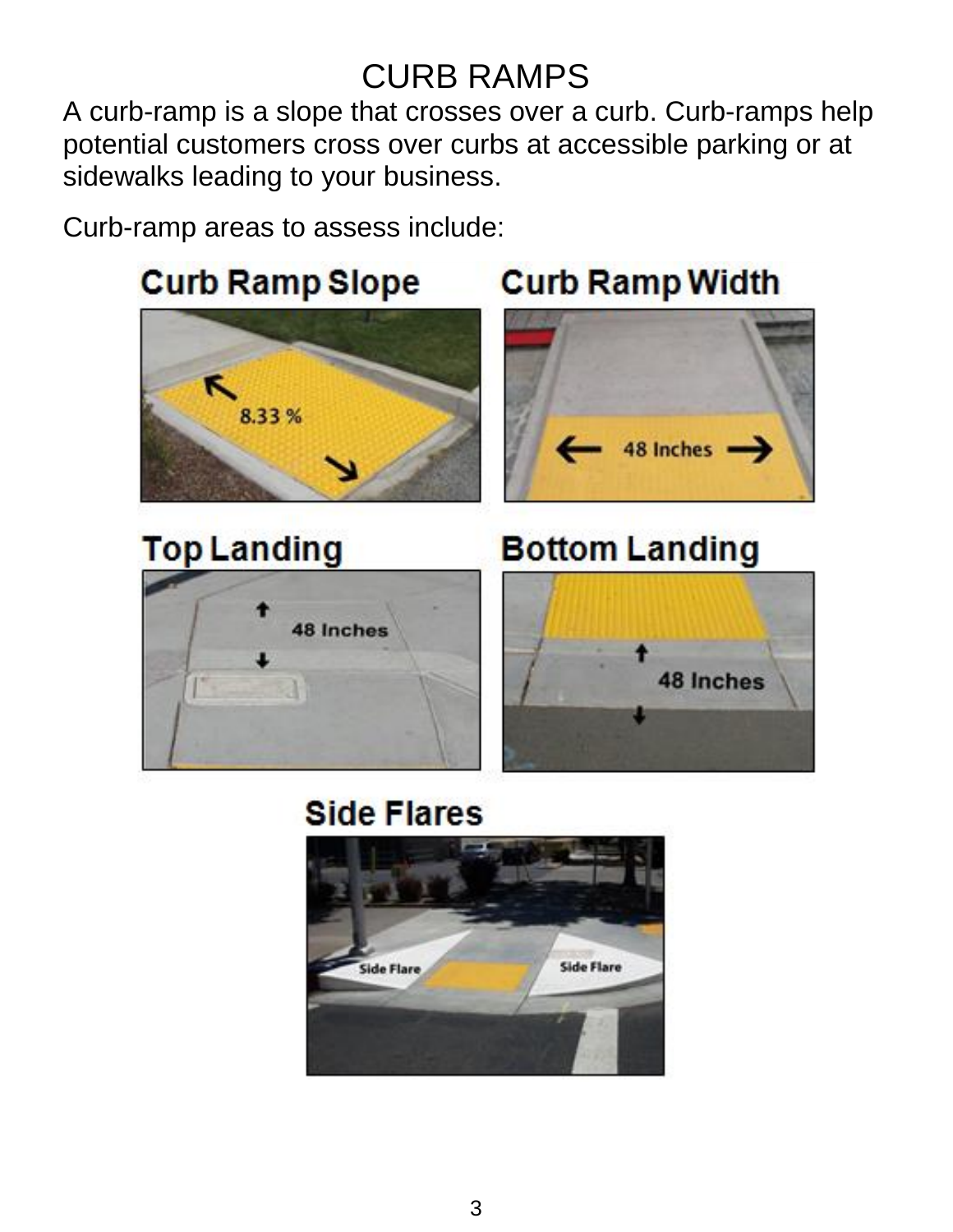### RAMPS

<span id="page-7-0"></span>A steep slope on a path of travel may prevent customers from entering your place of business. Ramp slopes at or below the maximum 8.33 percent can make it easier for people with disabilities, disabled veterans, older adults, or shoppers with strollers to access your services. Other items to examine are:

**Bottom Landing**  $\leftarrow$  60 Inches  $\rightarrow$ 

#### **Handrail Extension**





**Height of Handrails** 



**Wheel Curb Guide** 

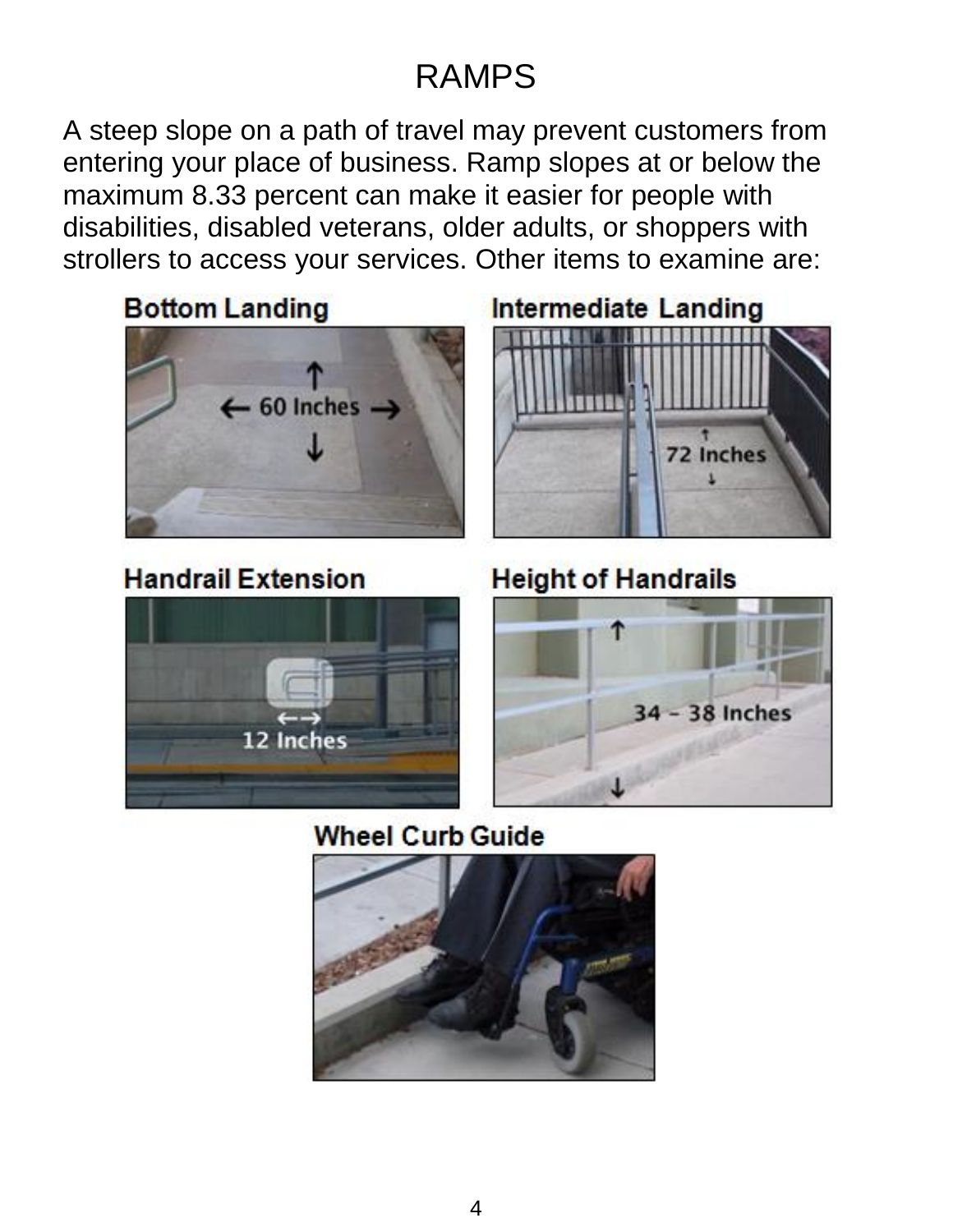# DOORS AND ENTRANCES

<span id="page-8-0"></span>Can you imagine the types of difficulties your customers might encounter if they are visually impaired or have difficulty walking into your business? When doors are difficult to open, your customers may be out in the cold and you without a sale.

Doors should require no more than 5 pounds of force to open. The area next to the latch, on the pull side of the door, must be free of wastebaskets, displays, or decorative items.

Below are other elements to be considered:

### **Pull Side Clear Space**





**Accessible** Door Hardware



Door Push Side **Smooth Surface** 

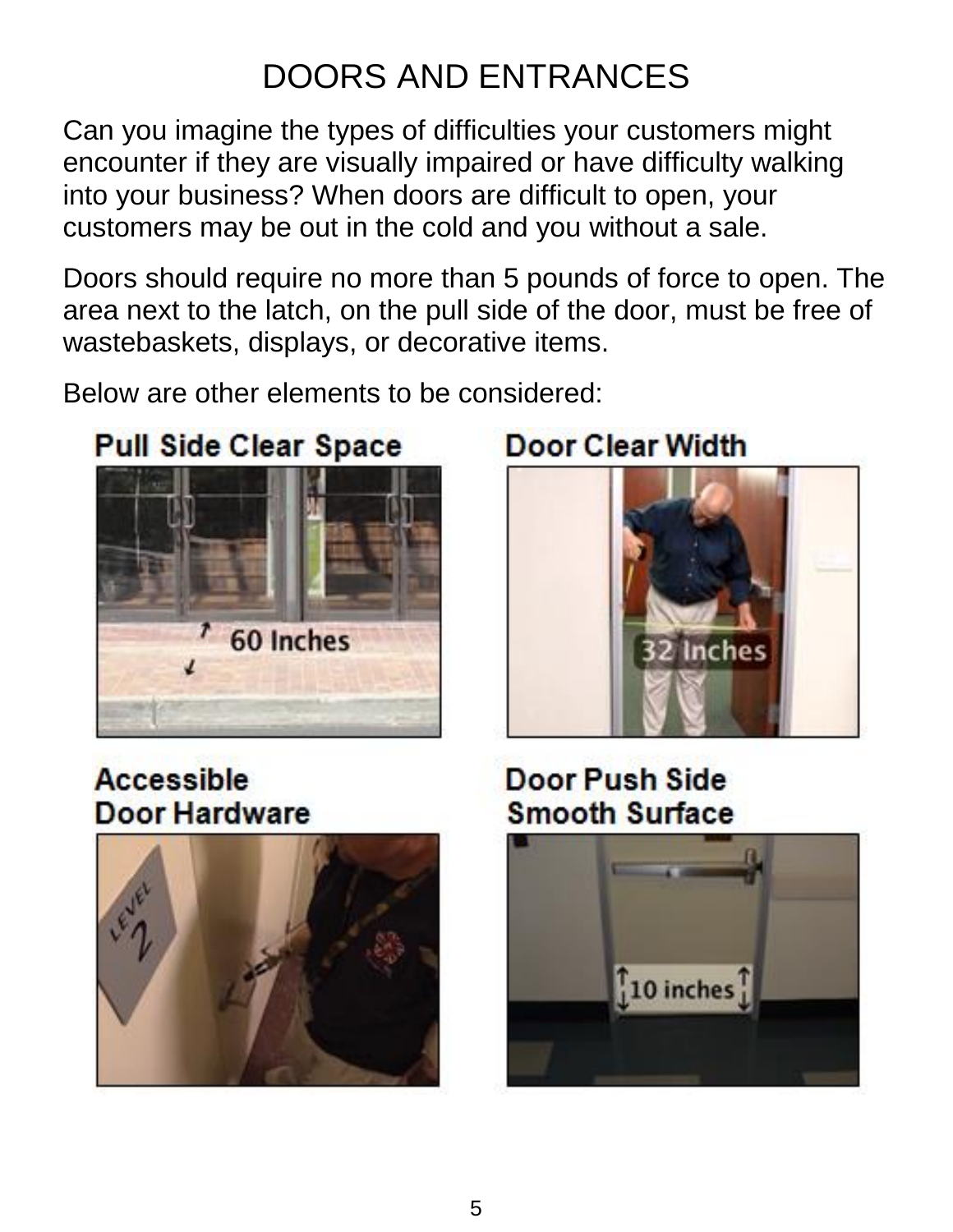### **HALLS**

<span id="page-9-0"></span>Once inside your business, how will your customers get around? Is there enough room for wheelchairs, walkers, or crutches between the aisles?

For safety, items such as fire extinguishers, pictures, or shelves must not stick out into the path of travel more than 4 inches. Hallway widths may vary with the occupancy load of your facility. Be sure your halls and aisles comply with the minimum width requirements.





### **Protruding Object**



### **Firm Carpet and Slip-Resistant Tile**

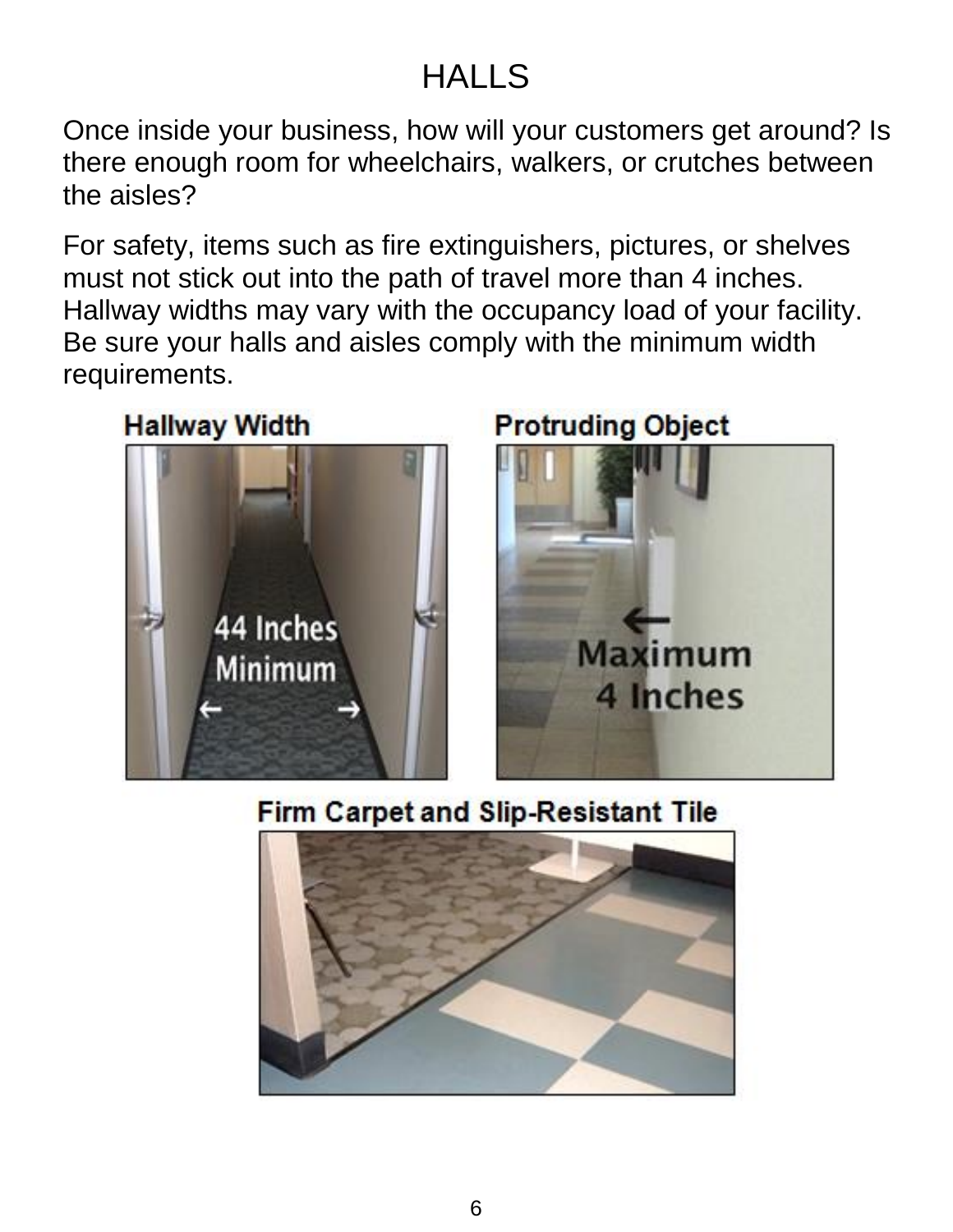# FOUNTAINS

<span id="page-10-0"></span>If drinking fountains are provided, at least one must be accessible.

A high-low type of fountain must be chosen when fountains are replaced or installed. With a high-low drinking fountain, customers who use wheelchairs, crutches, or have difficulty bending can use one of the fountains. Below are a few of the required elements:

30 Inch Floor Space



**Clear Space Height** 



### **Bubbler Height**

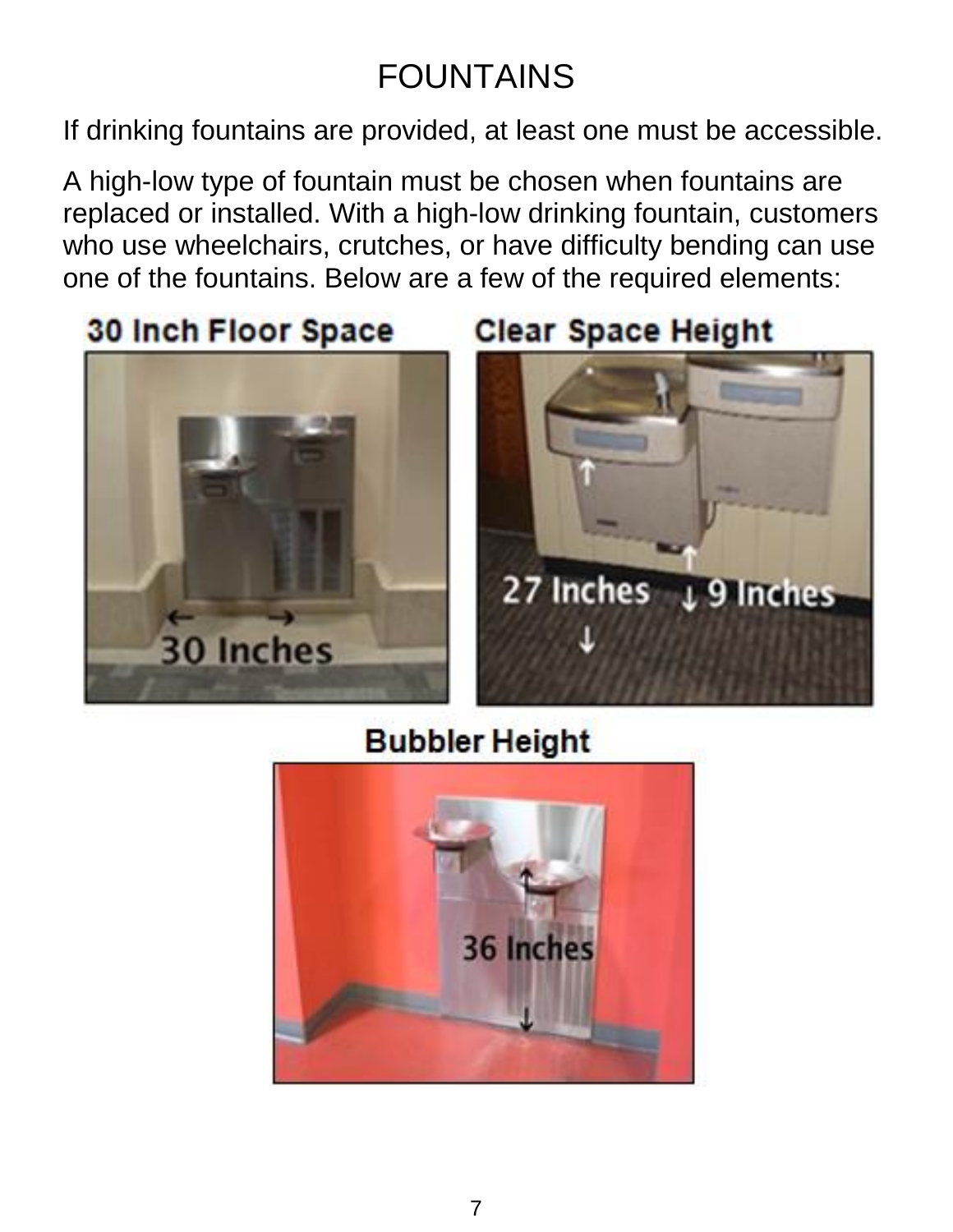## **SIGNS**

#### RESTROOM

<span id="page-11-0"></span>It may feel like you're back in geometry class all over again when it comes to signs, especially restroom signs. But, how will your customers with limited vision find the correct restroom without these signs?



The restroom signs must be centered 60 inches high on the restroom doors.

The signs with raised letters and Braille identify the Men's, Women's or Unisex restroom. They must be mounted on the wall on the latch side of the door. The International Symbol of Accessibility (ISA) is usually placed with the same signage.

## **Restroom Braille Sign**



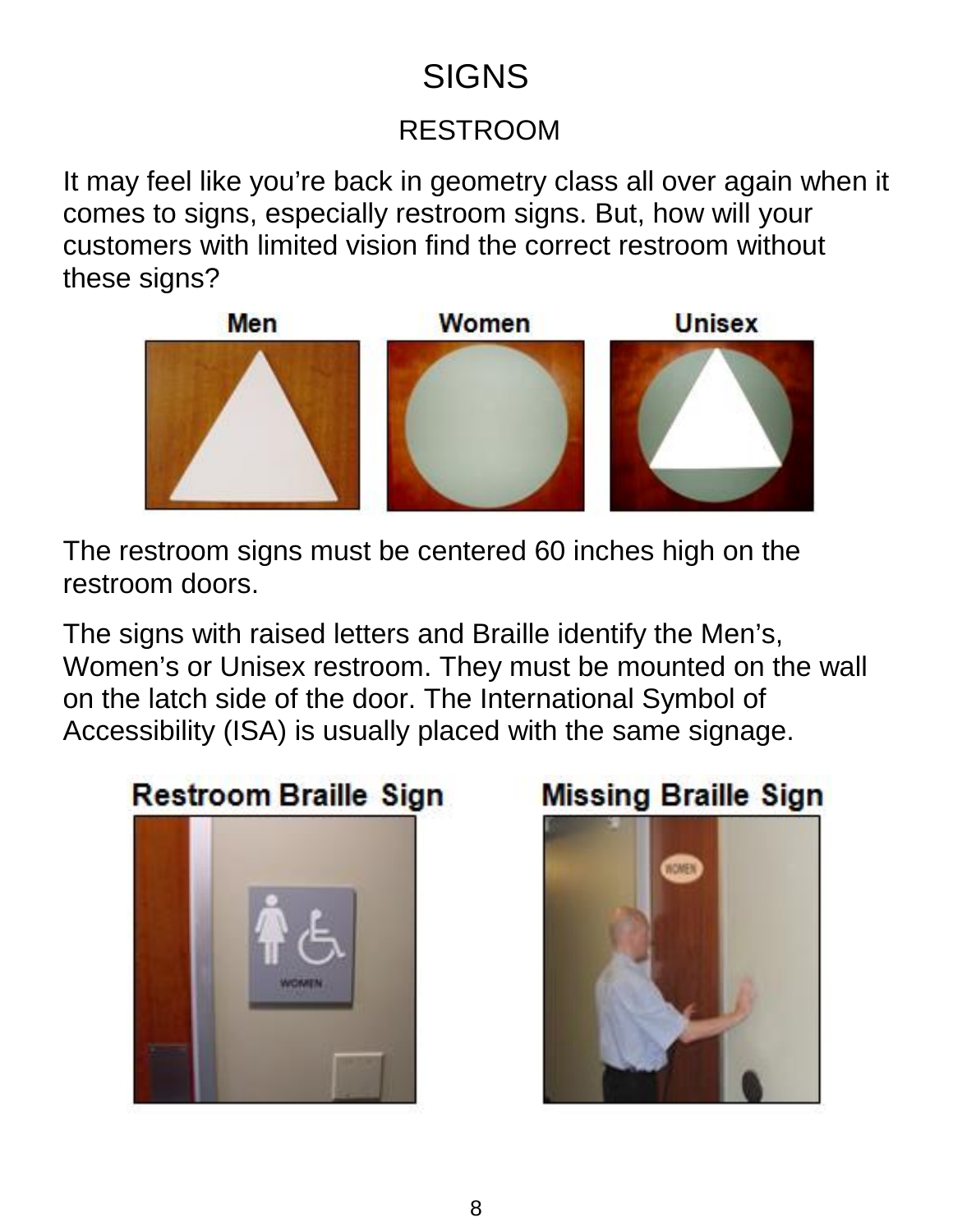# **SIGNAGE**

Signs that identify permanently named rooms and spaces must have raised letters and Braille.

### **Signage with Raised Letters and Braille**



Signs providing information or giving direction do not need raised letters and Braille.

### **Informational and Directional Signage**

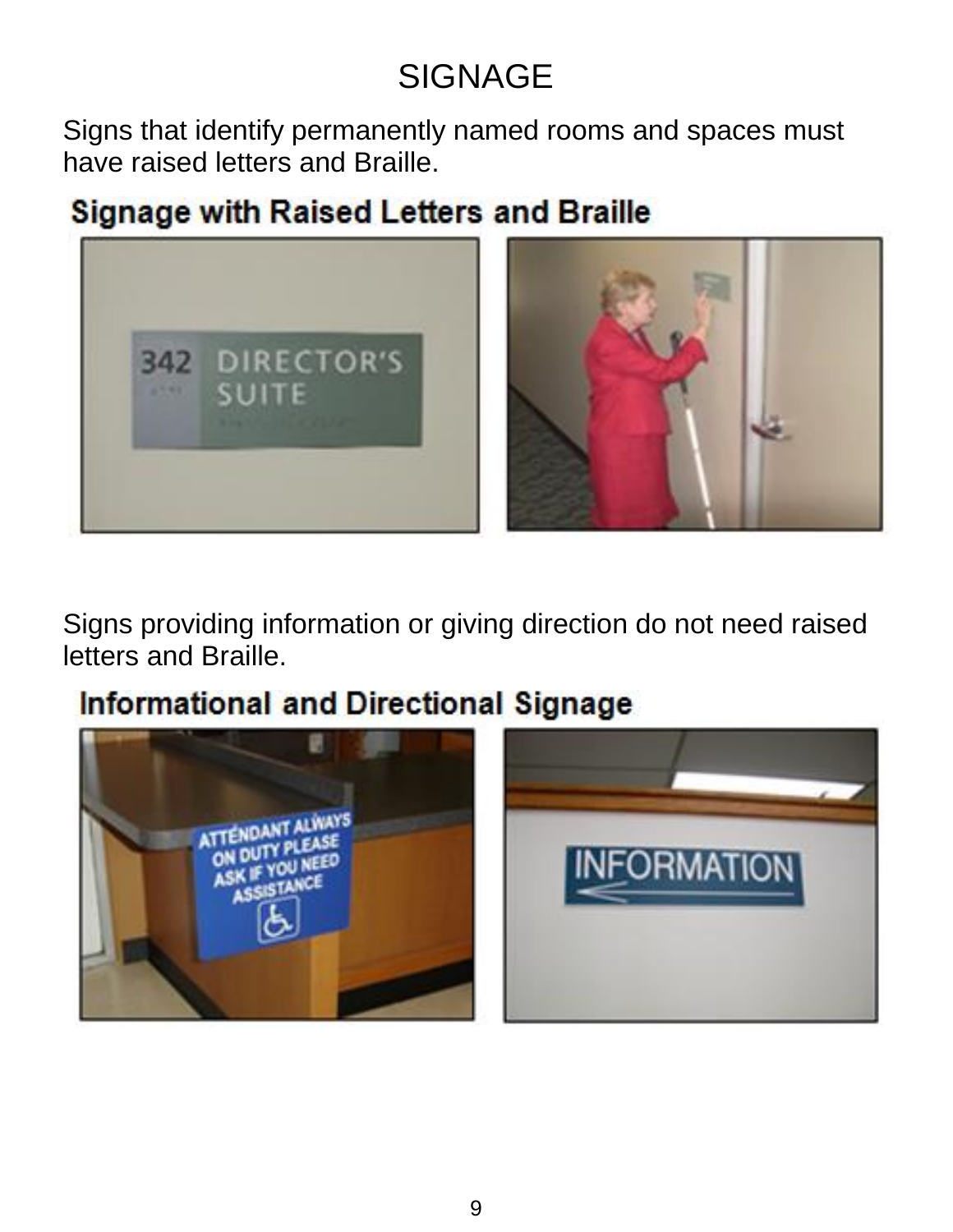### FIXTURES

<span id="page-13-0"></span>At least one of each type of dispenser or other equipment must be located on an accessible path of travel.

Faucet controls and other operable controls must be usable with one hand without tight grasping, pinching, or twisting of the wrist.

The maximum pressure allowed to operate controls is 5 pounds of force.

## 40" Mirror Height



# 34" Max. Counter Height



### 40" High Maximum to the Operable Controls



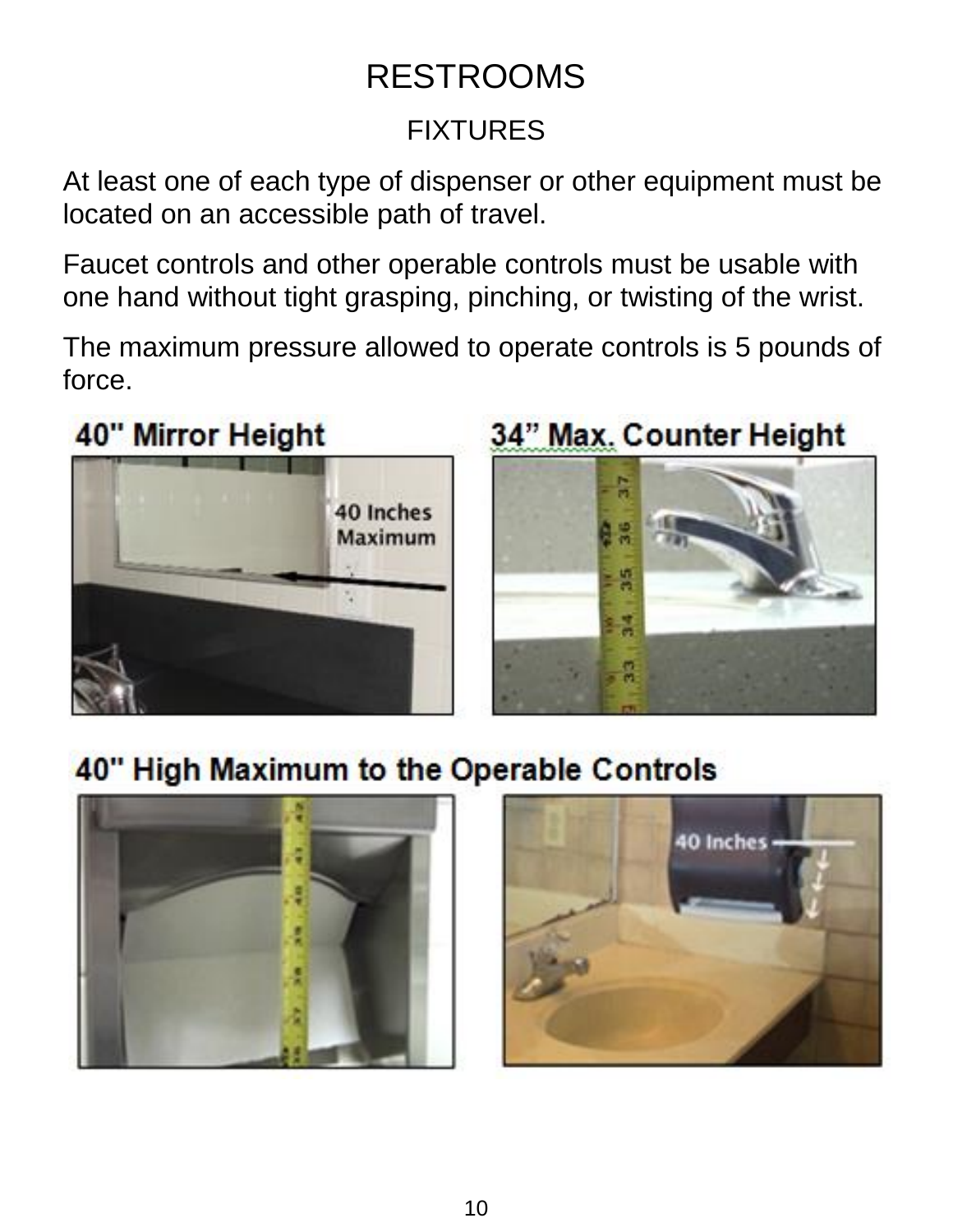#### CLEAR SPACE UNDER THE SINK

Clear space allows a person using a wheelchair for mobility to move close enough to use faucet controls, dispensers, or a mirror. Clear space must also be provided under an accessible sink. Hot water and drain pipes must be wrapped or insulated to prevent injury. Required clear space measurements are:

#### **Under Sink Clear Space**



### **Under Sink Clear Space**



### **Toe Clearance**

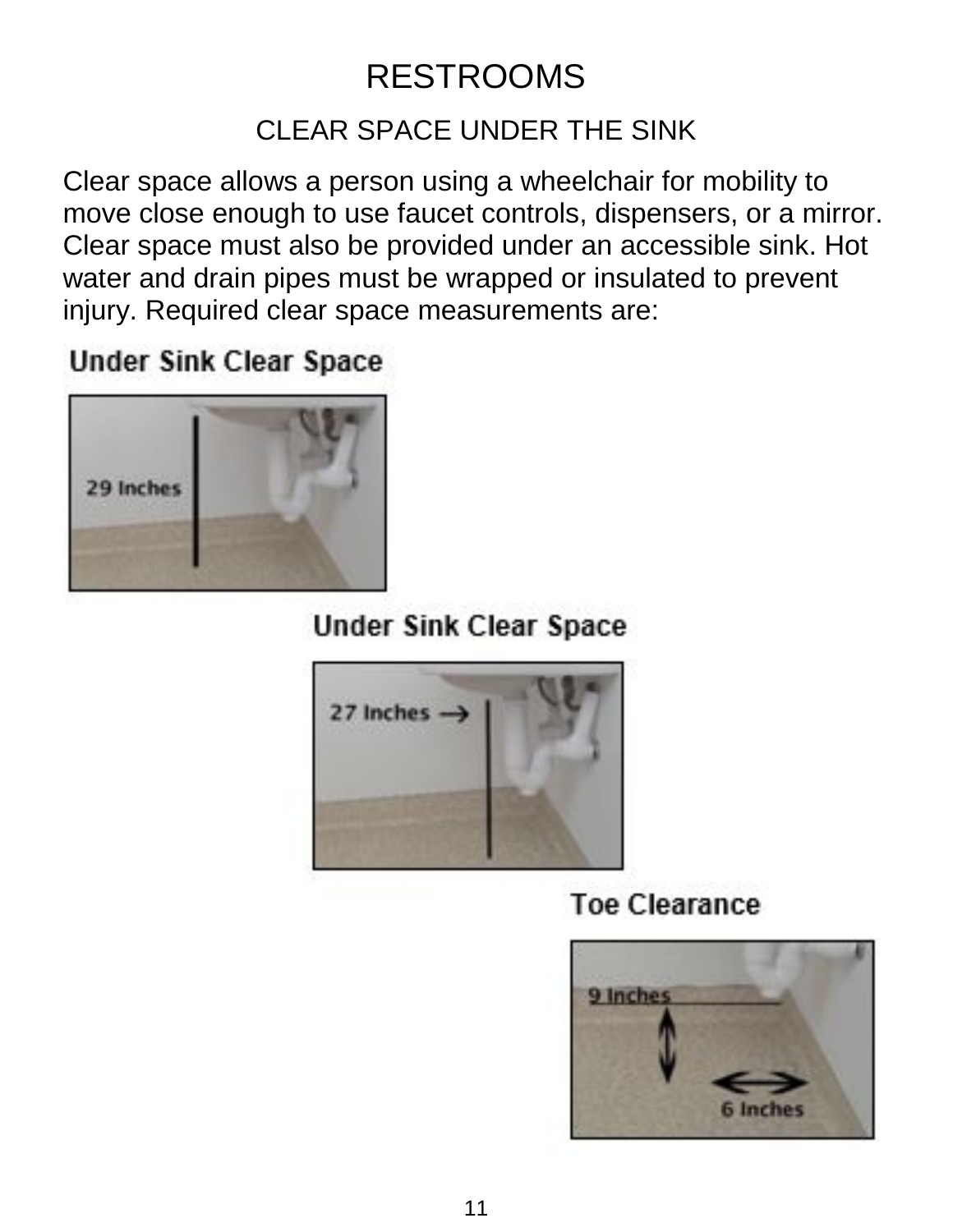### TOILET STALLS

Restroom design determines the clear space requirements for multiple accommodation restrooms. Restrooms with multiple stalls, side opening, or center opening stall doors have different requirements.

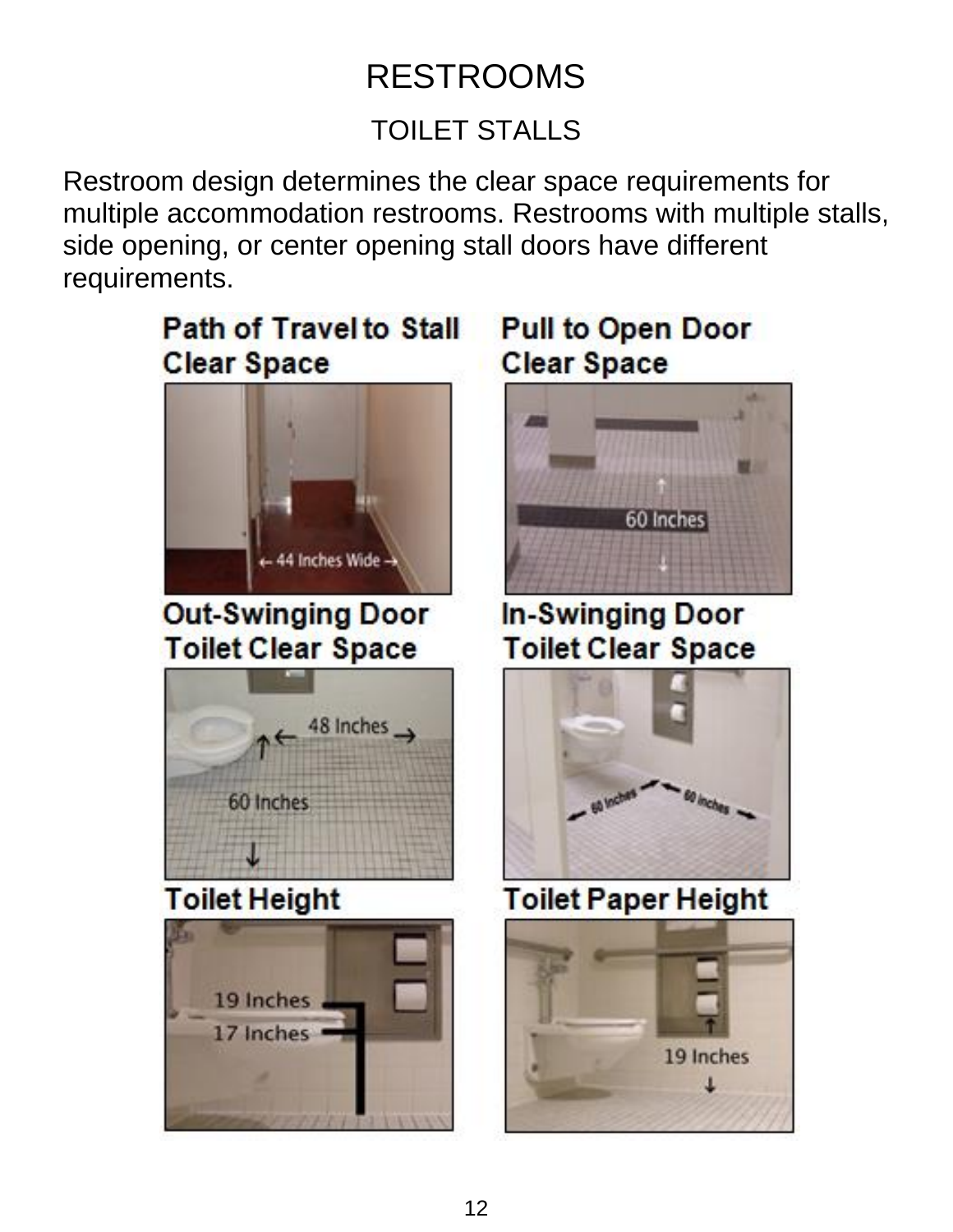#### SINGLE ACCOMMODATION RESTROOMS

**Question**: When it comes to an accessible restroom, how much space is required?

**Answer**: Enough space for a customer to use the restroom and then continue shopping.

In older restrooms, the clear space in front of the toilet must be at least 30 inches wide by 48 inches deep. The clear space between the toilet and a fixture must be at least 28 inches.

### **Clear Space in Front of Toilet**



### **Clear Space Beside the Toilet**

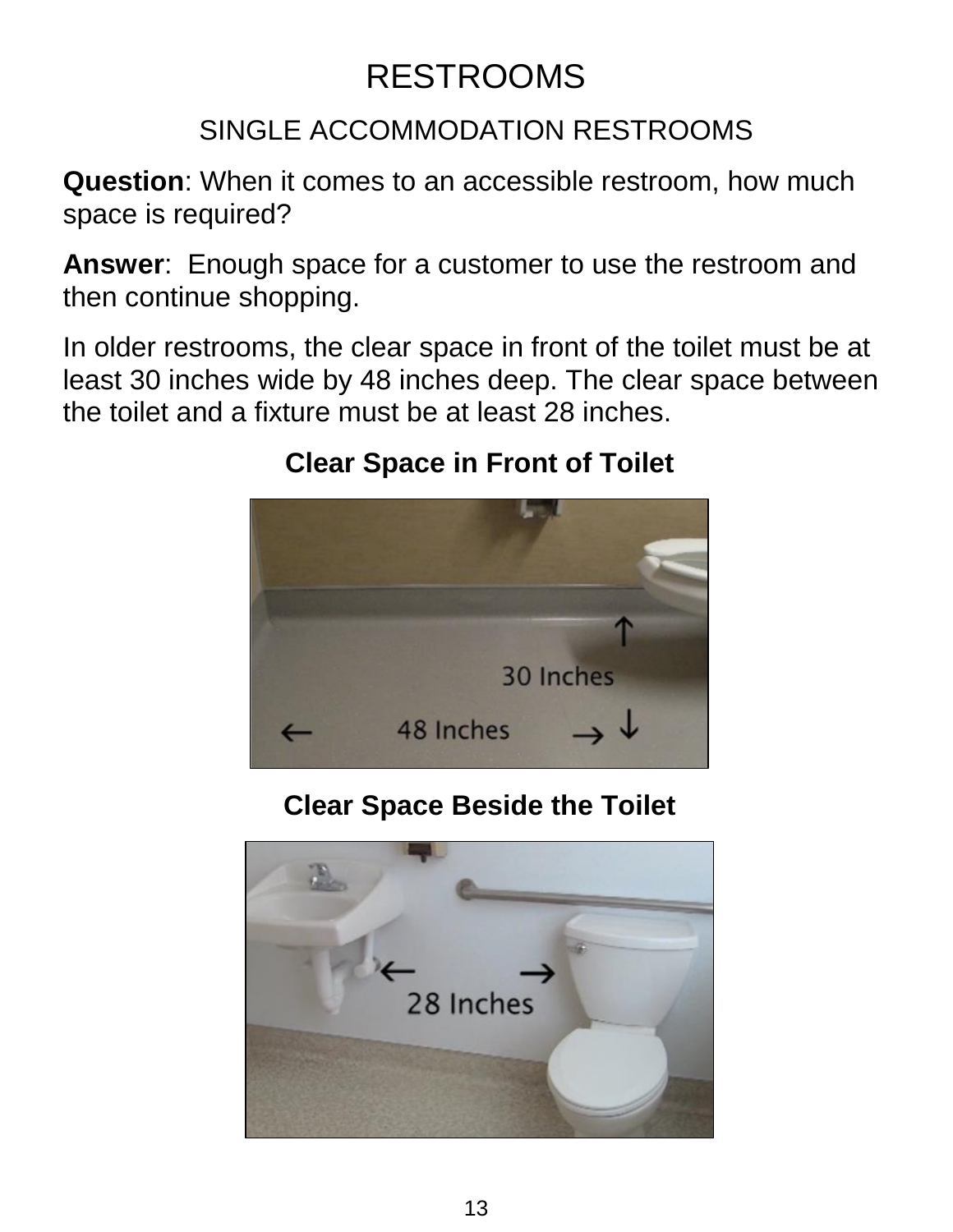# STAIRS

<span id="page-17-0"></span>In addition to a ramp, you may have steps or stairs leading to the entrance of your business. Accessibility features on stairs help customers with physical or visual difficulties shop at your store.

Safety features and proper signs are a must. Stairs used to exit buildings during an emergency are required to have "Exit Stair Up" or "Exit Stair Down" signs.

Contrasting stripes on stairs help customers with limited vision to see the stair steps.

### **Stair Exit Sign**



### **Stair Striping**



### **Handrail Extension**



### **Handrail Height**

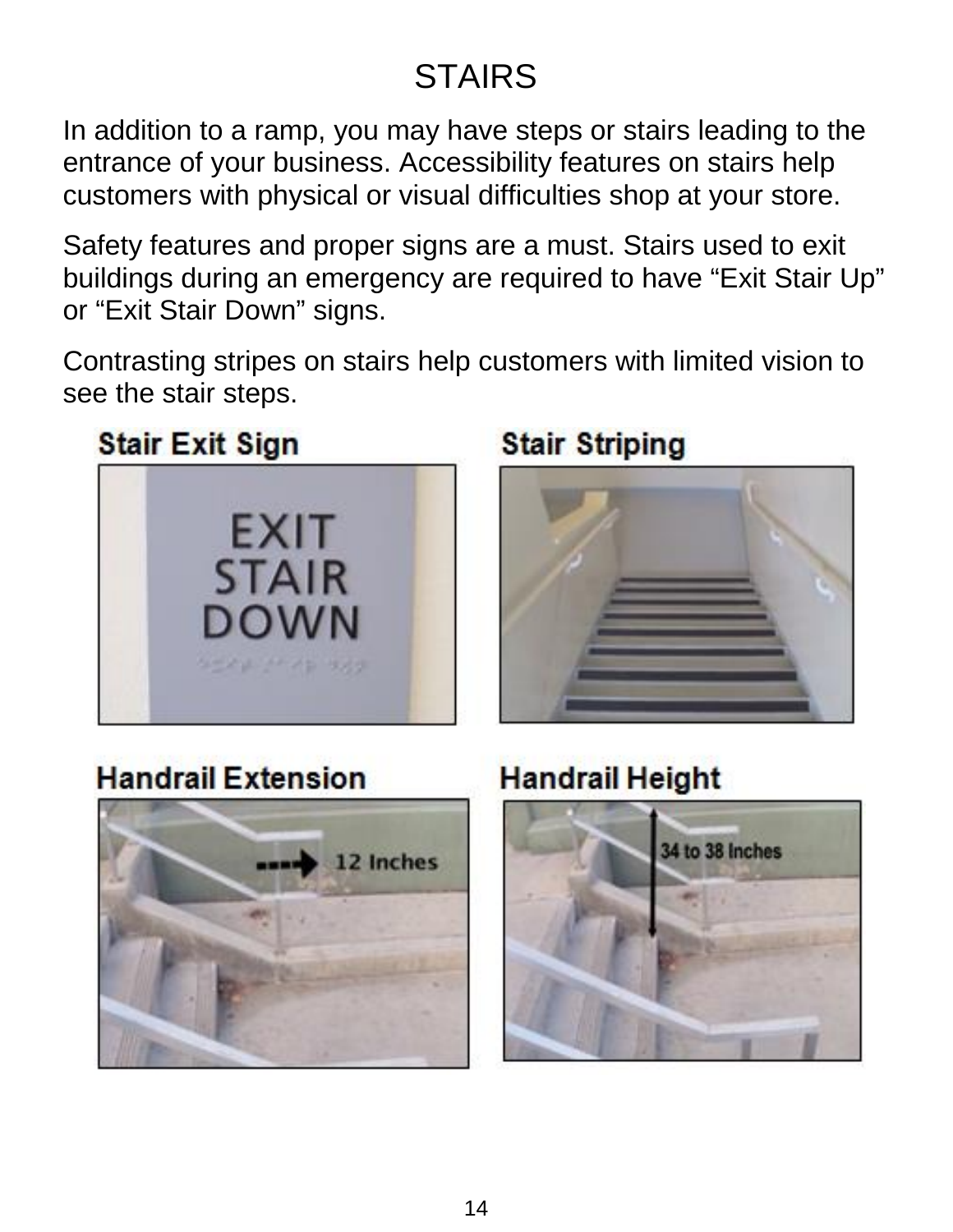# ELEVATORS

<span id="page-18-0"></span>Elevators must be accessible and usable at all times when the building is occupied. The only exception is when the elevator is down for maintenance. Even then, an alternate means of access to your goods, products, and services must be provided. Below are some of the minimum requirements:

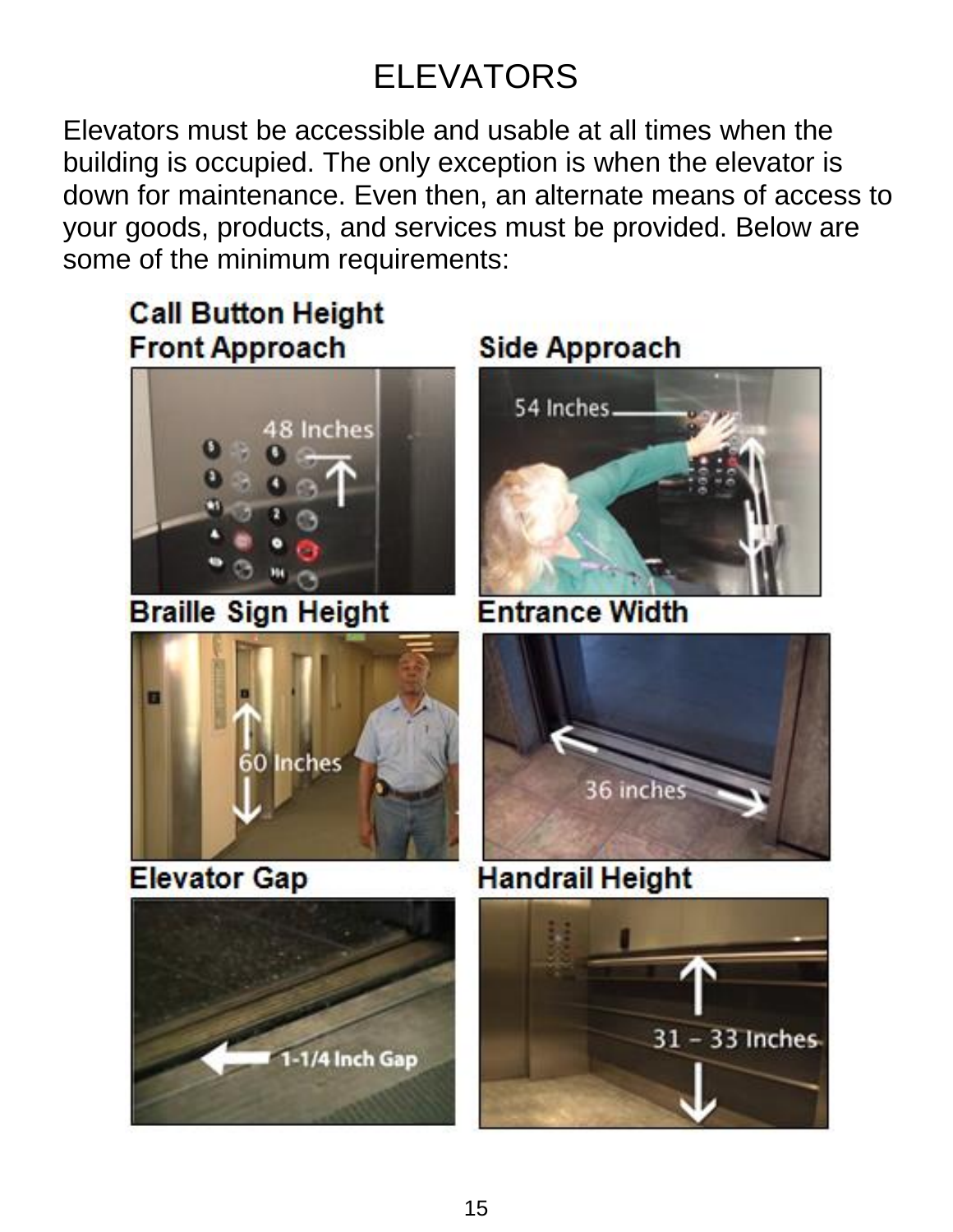# ELEVATORS

#### COMMUNICATION SYSTEMS

Customers with hearing or visual impairments must be able to alert emergency personnel should they become trapped in an elevator. In case of emergency, both visual and audible communication is required inside an elevator.

#### **Visual and Audible**

#### **Emergency Communication**



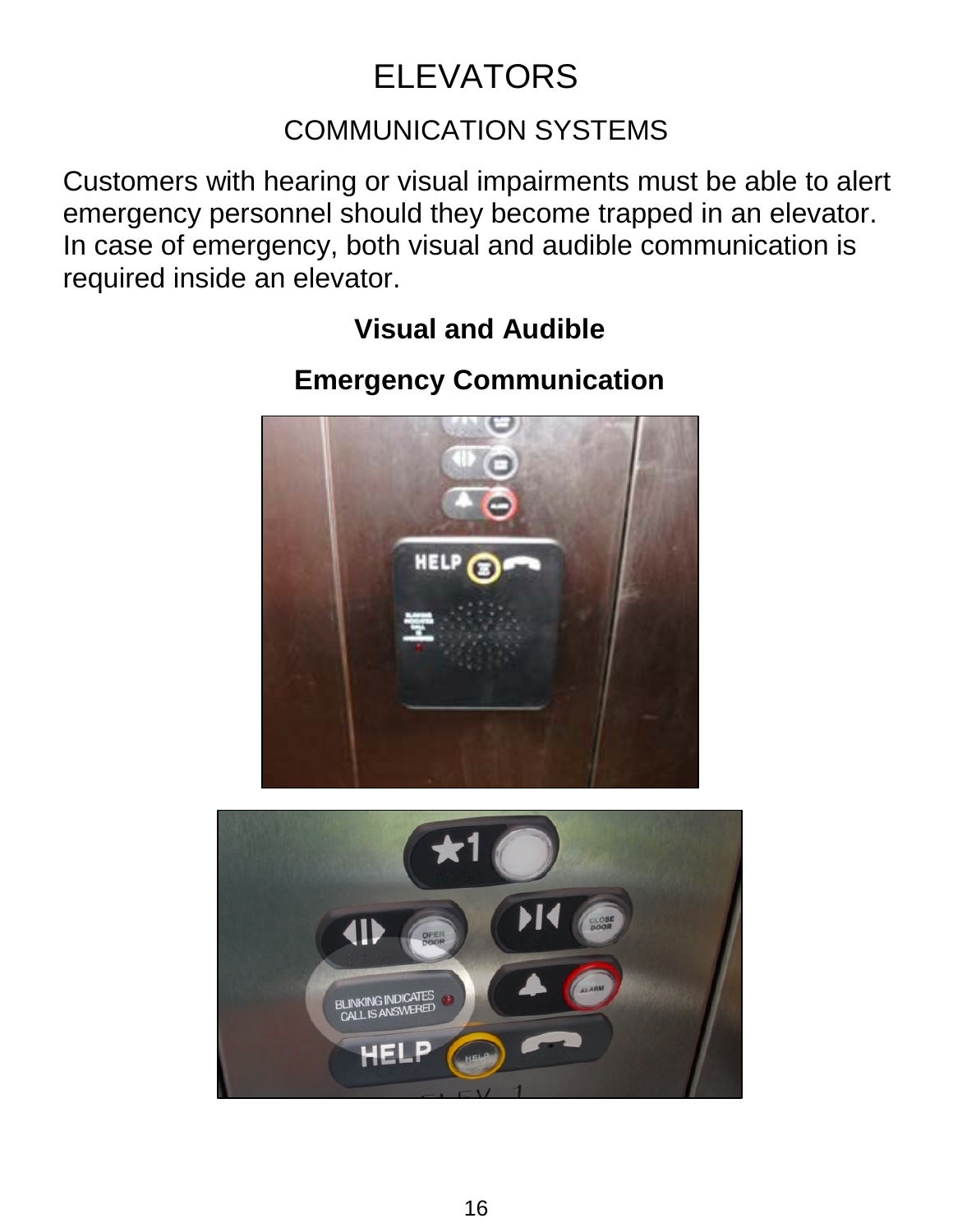## ALARMS

<span id="page-20-0"></span>Emergency alarms must also have both visual and audible alerts to enable customers with hearing or visual impairments to respond in case of an emergency.

> **Visual and Audible Emergency Alarm**



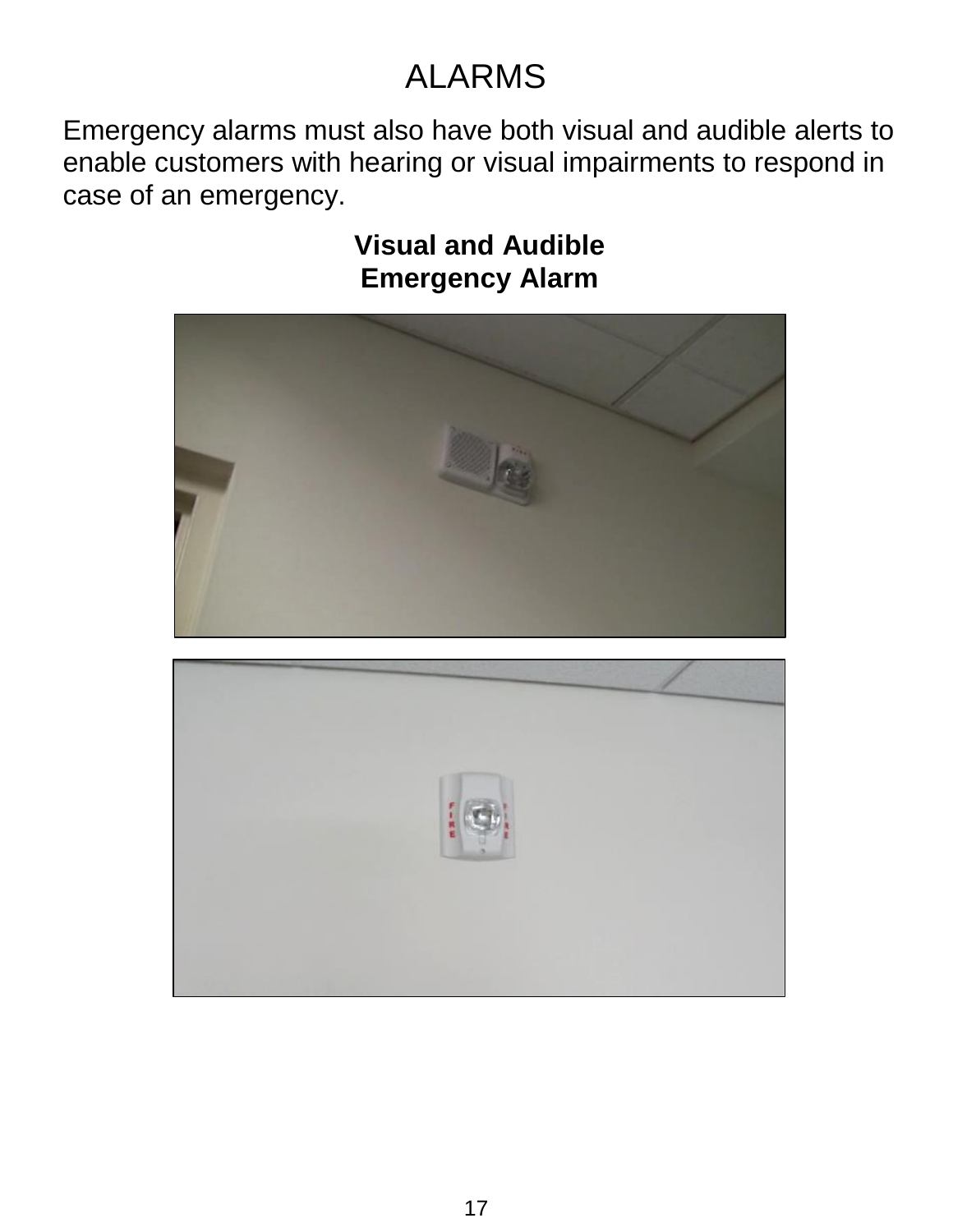# TIPS & RESOURCES

<span id="page-21-0"></span>To add new accessible parking spaces, or to re-stripe your existing lot, contact your city or county building department for the requirements in your area.

To learn about the **benefits provided by a CASp** (Certified Access Specialist) inspection, visit https://www.dor.ca.gov/Home/BoostYourBusiness

For a [list of CASp inspectors](https://www.apps2.dgs.ca.gov/DSA/casp/casp_certified_list.aspx) in your area, visit https://www.apps2.dgs.ca.gov/DSA/casp/casp\_certified\_list.aspx

For [information on physical access requirements](https://codes.iccsafe.org/) visit the International Code Council. https://codes.iccsafe.org/

For questions on **Readily Achievable Barrier Removal**, visit https://www.ada.gov/reachingout/lesson41.htm

For helpful information on how to attract more customers through [ADA compliance,](https://www.ada.gov/business.htm) go to https://www.ada.gov/business.htm

To obtain free technical assistance from an ADA specialist, call toll free 1-800-514-0301

For information on the **Disabled Tax Credit (IRS 8826)** or the [Section 190 Tax Deduction \(IRS 535\),](http://www.ada.gov/taxincent.pdf) go to www.ada.gov/taxincent.htm or www.ada.gov/taxincent.pdf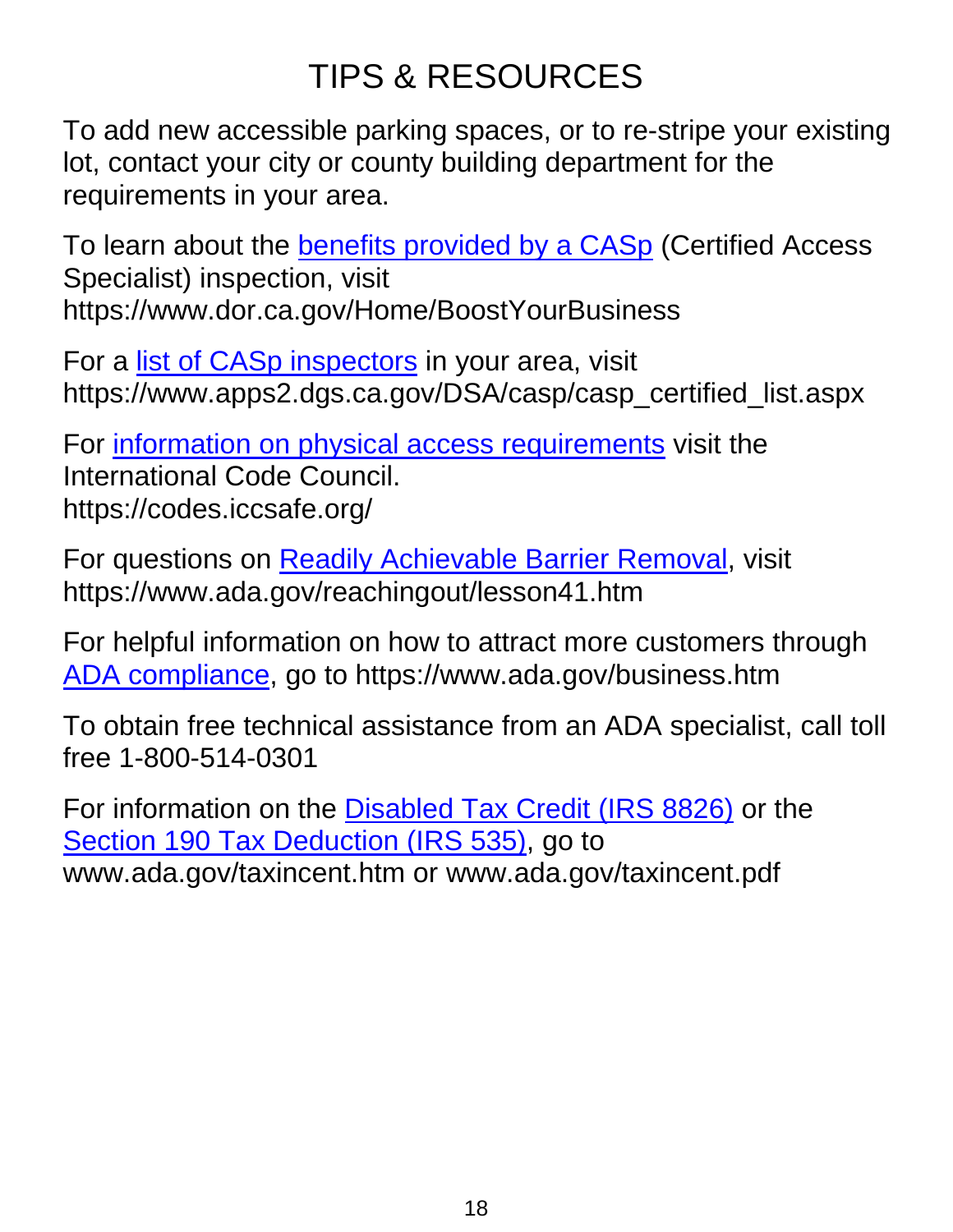# TIPS & RESOURCES (CONTINUED)

To add a visual alarm to your existing emergency system, call the State Fire Marshal, an architect, or your local building department.

[California Office of the State Fire Marshal](https://osfm.fire.ca.gov/)

Main # (916) 445-8200 Website https://osfm.fire.ca.gov/

# DISABILITY ACCESS SERVICES

[Disability Access Services](https://www.dor.ca.gov/Home/DisabilityAccessServices) (DAS) is your centralized resource and information on disability access. Contact us for free confidential guidance and technical information on physical accessibility, program access, disability employment, reasonable accommodations, digital accessibility of electronic and information technology, and disability awareness.

Main # (916) 558-5755

TTY # (844) 729-2800

TRS # (711) Telecommunication Relay Service

[DAS E-mail](mailto:DASinfo@dor.ca.gov) DASinfo@dor.ca.gov

[DAS Website](https://www.dor.ca.gov/Home/DisabilityAccessServices)

https://www.dor.ca.gov/Home/DisabilityAccessServices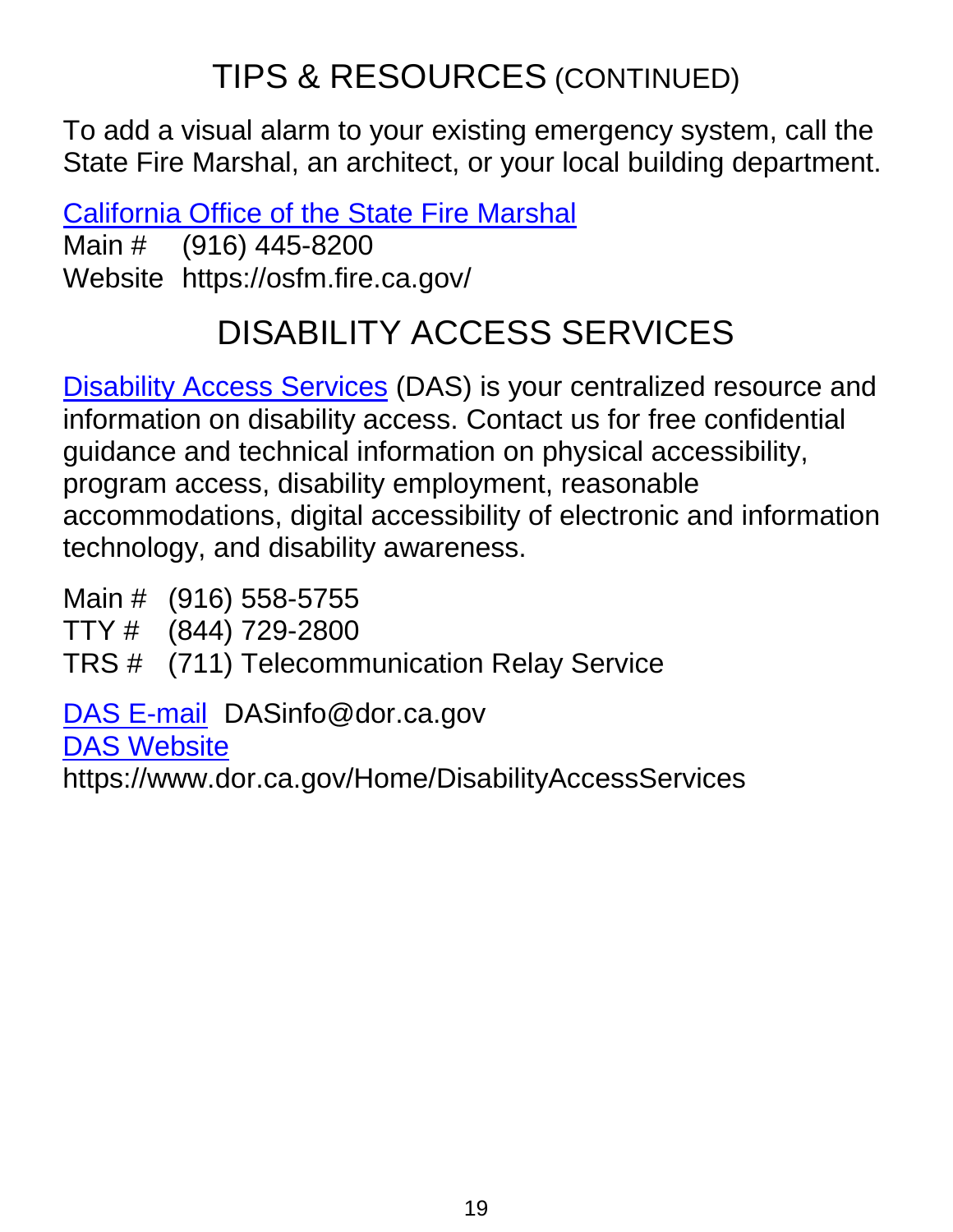## GLOSSARY OF TERMS

<span id="page-23-0"></span>This glossary provides definitions for terms used in the Boost Your Business DVD. Where appropriate, definitions are adapted from the California Code of Regulations, Title 24, Part 2.

- **Access Aisle** Clear area next to an accessible parking stall to allow drivers or passengers with disabilities to enter or exit a vehicle.
- **Accessible Route** A continuous pathway that a person with a disability can use to go from place to place. Exterior accessible routes may include parking access aisles, curb ramps, crosswalks, sidewalks, ramps, and lifts. An accessible route does not include stairs, steps, or escalators.
- **Accessibility** The combination of built in features leading up to, or inside a business that allow the services and products of a business to be fully usable by persons with disabilities.
- **Audible Signal** Sounds in elevators or from emergency alarms used to communicate to people who have limited vision.
- **Braille** Tactile dots used by people who are blind or have low vision to access written information.
- **Clear Space** The area on the ground or floor required for a person with a disability to approach or use a counter, fixture, or other feature provided by a business.
- **Cross Slope** The sideways slope of a sidewalk or other path of travel.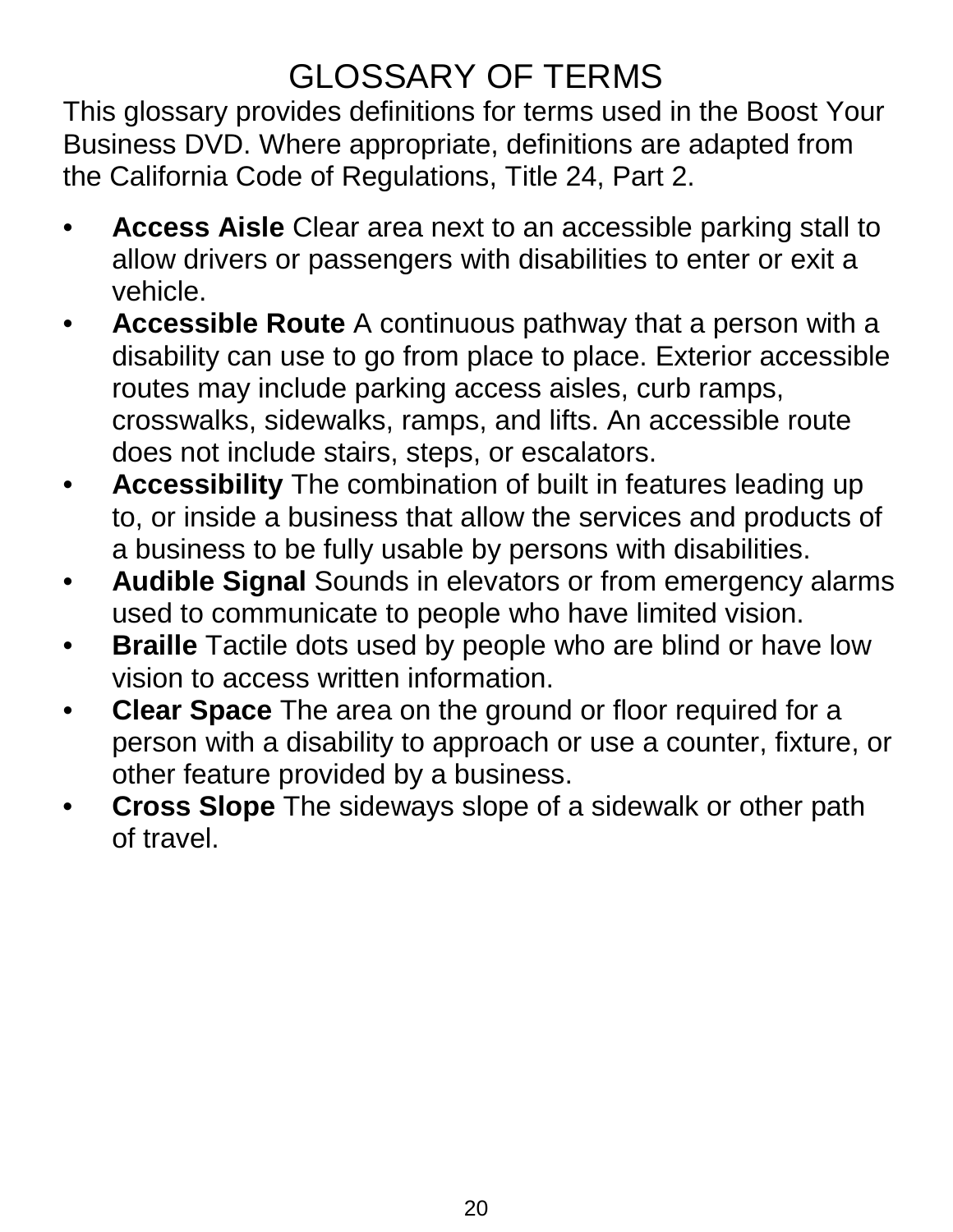# GLOSSARY OF TERMS (CONTINUED)

- **Door Jamb** The area on each side of a door or elevator.
- **Latch Side/Strike Side** Area on the door jamb where the door closes and latches shut.
- **Level Surface** A surface that does not have a slope in any direction more than two percent.
- **Nosing** The area at the front edge of a stair tread, usually rounded to prevent tripping.
- **Occupant Load** Maximum number of people allowed inside a business or portion of a building.

### • **Operable Control**

- 1)The place on a piece of equipment or appliance used to insert or withdraw coins or cards.
- 2)A control to activate or deactivate appliances.
- 3)A handle or lever used to adjust equipment or appliances.
- **Pounds of Force (lbf.)** A measure of the pressure required to open doors, activate faucets, press toilet flush handles, or other controls.
- **Raised Characters** Letters or numbers that are raised above the surface, usually on signs to allow way-finding for people who are blind or low vision.
- **Ramp** A walking surface intended for pedestrians which has a running slope greater than five percent.
- **Running Slope** The slope that is parallel to the direction of travel.
- **Threshold** Area of floor at the bottom of a doorway.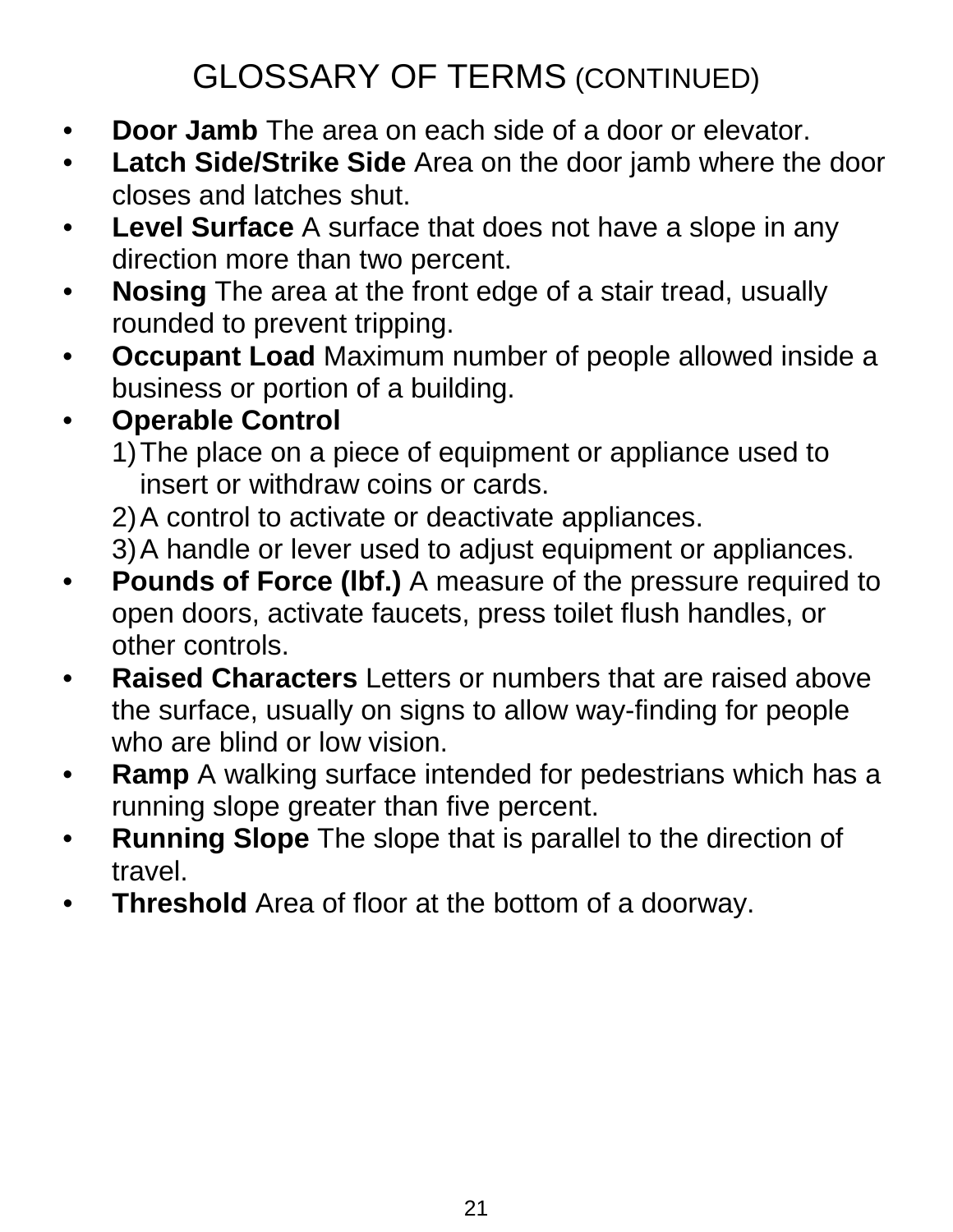## ALTERNATE FORMATS

This booklet is available in alternate formats as a reasonable accommodation for an individual with a disability. To request a copy in Braille, large print, or digital media please [email Disability](mailto:DASinfo@dor.ca.gov)  [Access Services](mailto:DASinfo@dor.ca.gov) at DASinfo@dor.ca.gov.

#### DISCLAIMER

The information in this booklet and the Boost Your Business DVD are provided for educational purposes.

The information presented here is an introduction to basic accessibility. Compliance with the basic educational concepts in this booklet and the Boost Your Business DVD does not suggest that your business is fully compliant with current federal and state accessibility requirements.

Disability Access Services provides technical assistance on the [Americans with Disabilities Act](http://www.ada.gov/) (ADA), California laws, and Regulations. For legal questions about how these laws apply to your business please consult an attorney.

Copyright 2013 All rights reserved

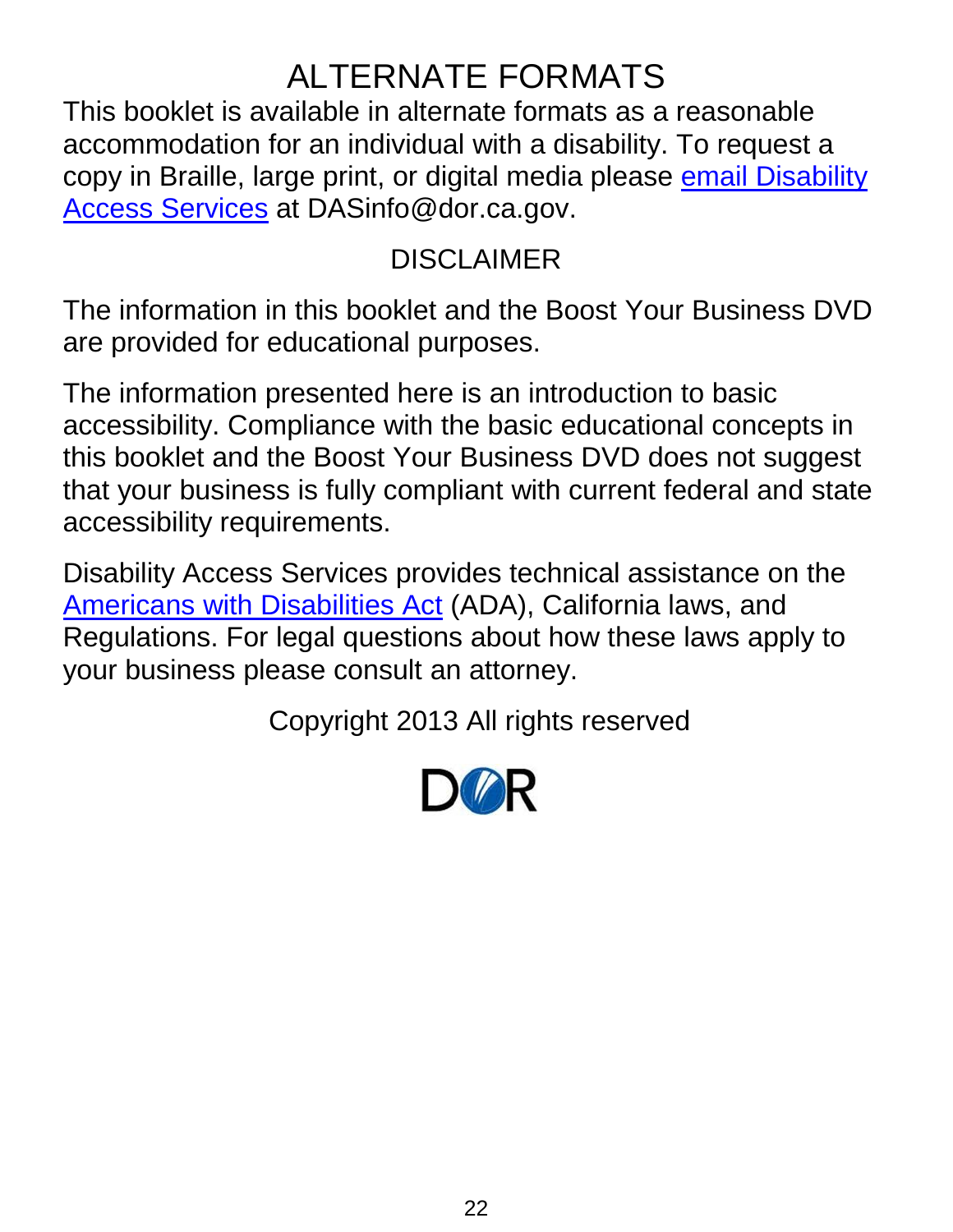# DISABILITY ACCESS SERVICES RESOURCES

Additional information on Federal and State of California accessibility requirements as they pertain to people with disabilities can be obtained through the [Disability Access](https://www.dor.ca.gov/Home/DisabilityAccessServices)  [Services](https://www.dor.ca.gov/Home/DisabilityAccessServices) webpage.



The **Employment Today** video highlights key differences between the California Fair Employment and Housing Act and the Federal Americans with Disabilities Act. It clarifies employer responsibilities and provides answers to your most frequently asked questions.



Is your online presence accessible to customers with disabilities? Employees and customers both will benefit when **Digital Access** is built into all your electronic services.